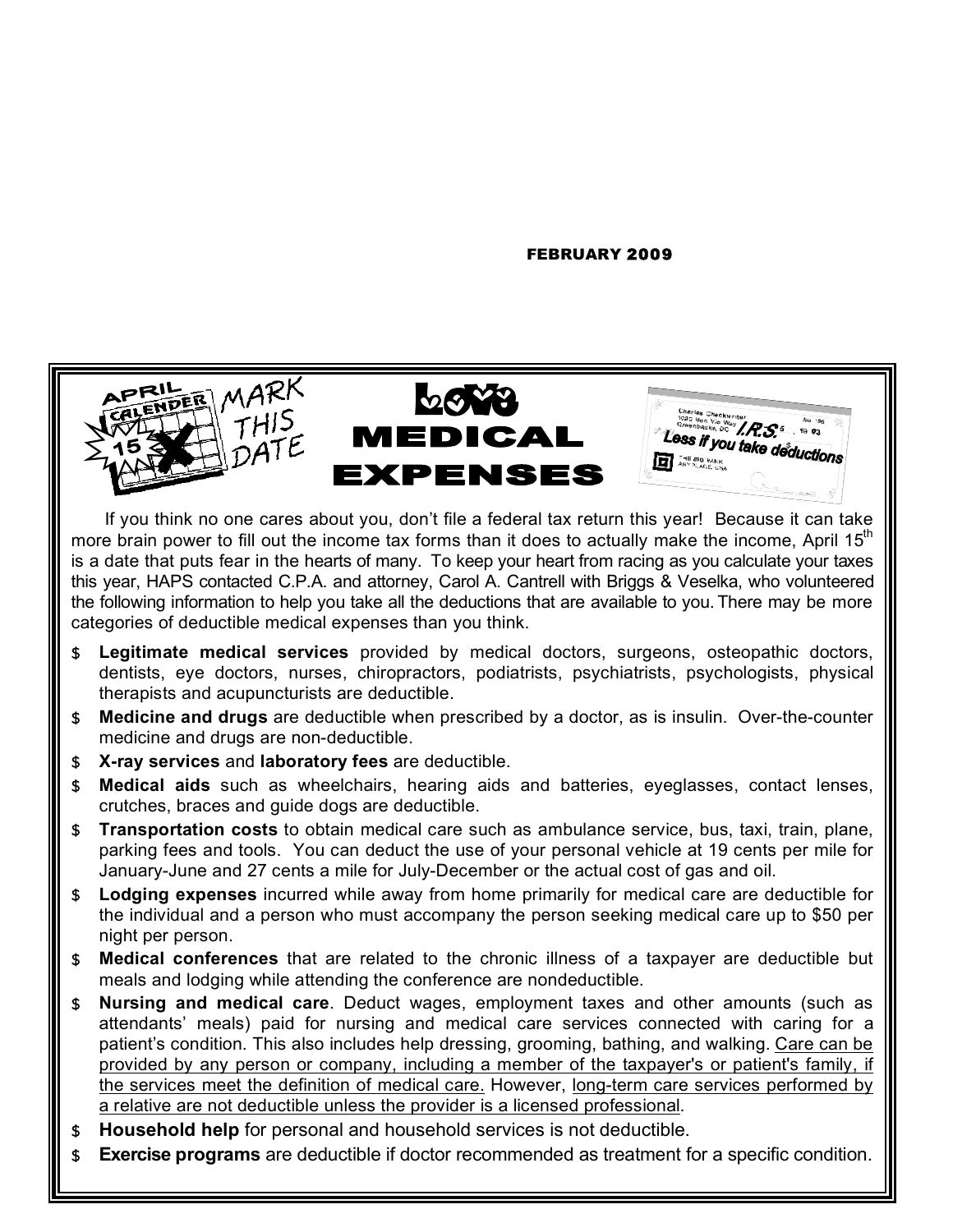# **Love those Medical Expenses continued**

### **HOME IMPROVEMENTS**

- \$ **Certain structural changes** required by a handicapped individual that do not increase the value of the house are fully deductible, such as entrance or exit ramps, wider doorways or hallways, railings, support bars, modified door hardware and other bathroom or kitchen modifications needed to accommodate the physical handicap.
- \$ **Reclining chairs** can even be deducted if bought on a doctor's advice rather than as furniture.
- \$ **Detachable home installations** such as air conditioners, heaters, humidifiers and air cleansers used for the benefit of a sick person are deductible.
- \$ **Swimming pools** can be deducted but ONLY to the extent that the cost of the pool is GREATER than the increase in the Fair Market Value of your home. The same applies for elevators. You must be able to prove that the pool or elevator is added "primarily for medical care".

### **LONG-TERM CARE INSURANCE/EXPENSES**

- \$ **Long-term care insurance premiums are capped at set amounts that** depend on your current age. These amounts are adjusted for inflation every year. For 2008, the amounts that are deductible are:
	- $\circ$  \$ 310 for individual who is age 40 or younger
	- o \$ 580 for individual between age 40-50
	- $\circ$  \$1,150 for individual between age 50-60
	- $\circ$  \$3,080 for individual between age 60-70
	- $\circ$  \$3,850 for individuals over age 70

- \$ **Long-term care and nursing home** costs are deductible if the main reason they are incurred is to obtain medical care. If so, the entire cost for medical care, including meals and lodging **is** deductible. However, long-term care services provided by a spouse or relative are not deductible unless that person is a licensed professional.
- \$ **Insurance premiums** for medical care coverage, including Medicare insurance (part B) or Medicare (Part A) if voluntarily enrolled and not covered under Social Security. Deductible medical costs must be reduced by any insurance reimbursements received. Excess reimbursements are taxable only to the extent they were provided for under an employer plan and were not included in income.
- \$ **Lifetime care advance** payments are deductible if part of the advance fee is allocated to medical care; the percentage must be specified by the retirement home in the agreement.

If you are interested in a more detailed accounting you can check out the 30 page IRS publication 502 found at www.IRS.gov or email your questions to Carol Cantrell at ccantrell@bvccpa.com.

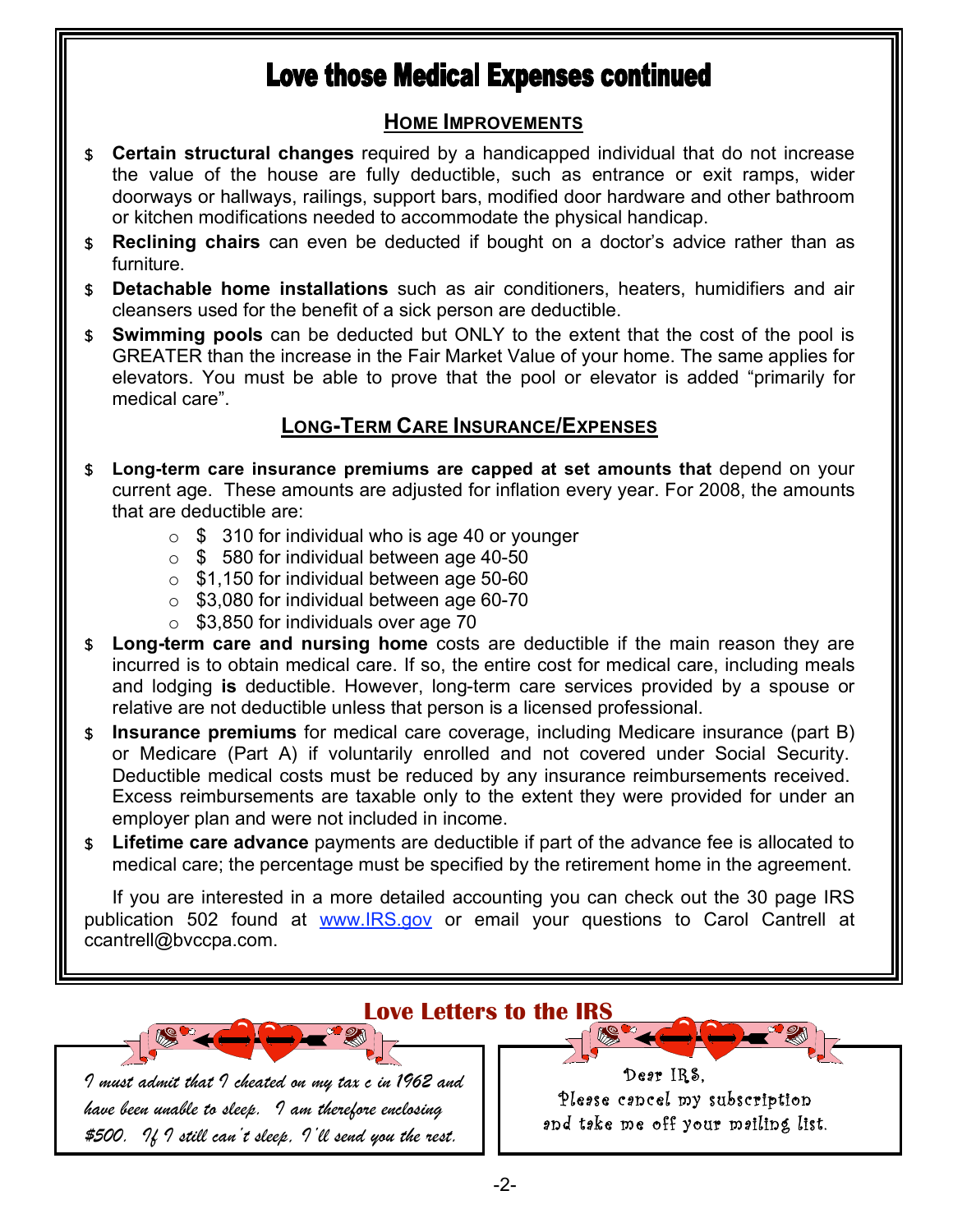### **Houston Area Parkinson Society welcomes new Board members**



**Dr. James A. Ferrendelli** is Chair Emeritus at The University of Texas Health Science Center and Professor of Neurology and Neuropharmacology and the Kraft W. Eidman Professor in the Medical Sciences at The University of Texas-Houston Health Science Center. Dr. Ferrendelli is considered a leading neurologist in the U.S. When he is not teaching, he is a master chef, connoisseur of fine wines and a collector of ancient coins.



**Dr. Richard K. Simpson, Jr.** is Director of the Fellowship Program in Stereotactic and Functional Neurosurgery and Director of the Visiting Professorship Program in the Department of Neurosurgery at The Methodist Neurological Institute. Dr. Simpson is also Associate Director of the Parkinson's Disease Research, Education and Clinical Center at the Michael E. DeBakey VA Medical Center and

is Chairman of the HAPS Medical Advisory Board. He has performed more Deep Brain Stimulation surgeries than any neurosurgeon in the nation. Dr. Simpson is married to Jody Wheeless, and when he is not practicing medicine, he is involved with his three growing children and enjoying outdoor activities like hiking, fishing, camping and skiing.



Meditation

Course

**PERSONAL PROPERTY AND RESIDENCE** 

ime to I ango!

HAPS will be offering weekly tango classes beginning soon. Beginners are welcome, no partner is required; all you need is a great attitude and a willingness to have fun! Please call the HAPS office, 713-626-7114, to sign up today!

anananananananananananana

> HAPS will be offering a six-week meditation course beginning in February free of charge. The class will meet Tuesdays from 10:00-11:30 am at the American Red Cross. You must register to participate. Please call the HAPS office at 713-626-7114 to enroll.

> > മാരാരാരാരാരാരാരാരാരാരാ

## *HAPS Newly Diagnosed Educational Program Saturday, February 21 2009*

# *Presentation by Dr. Stanley Fisher*

**The** *Methodist Neurological Institute*

**For those diagnosed in the past TWO years, their family, and friends.**

For more information, please contact Celeste Guerrero, LMSW, 713-626-7114

ta tanan tanan tanan tanan tanan tanan tanan tanan tanan tanan tanan tanan tanan tana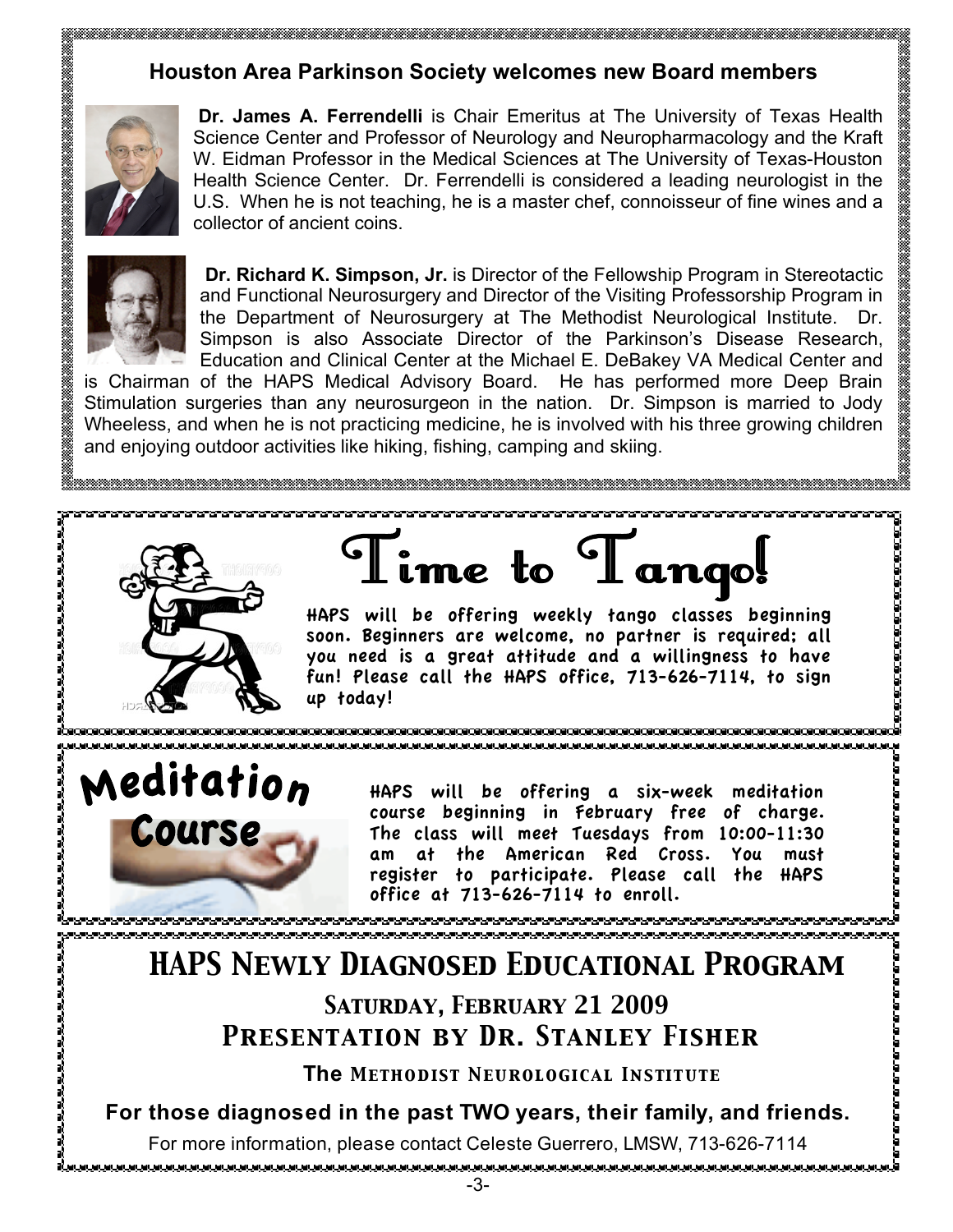

 A balanced diet is chocolate in both hands, so enjoy this Valentine's Day without the guilt that usually follows licking chocolate covered fingers. But we don't live in a *perfect* world, so remember that chocolate still remains high in saturated fats and calories.

- .<br>. • Chocolate comes from plants that produce large amounts of antioxidants that scavenge free radicals  $\overline{a}$ radicals.
- $\bullet$  Chemists have found that the milk chocolate from a single candy bar contains as much exiterial that the unit of finite and uses the contained the contained that the state of finite and uses the contained the containe antioxidant as a day's worth of fruit and vegetables. And dark chocolate contains twice the amount.
- Flavonoids, a subclass of the antioxidant in chocolate, also help neutralize "bad cholesterol" in test tubes.
- Researchers have found that people who eat chocolate and sweets up to three times a month live almost a year longer than those who eat too much or those who eat none…because chocolate, like red wine, contains substances that protect against heart disease and cancer.
- Chocolate is a mood elevator, raising serotonin levels.

### ♥ ♥ ♥ ♥ ♥ ♥ ♥ ♥ ♥ ♥ ♥ ♥ ♥ ♥ ♥ ♥ ♥ ♥ ♥ ♥ ♥ ♥ ♥ ♥ ♥ ♥ ♥ ♥ ♥ ♥ ♥ ♥ ♥ ♥ ♥ ♥ ♥ ♥

HAPS HELPFUL VALENTINE HINT

**On Valentine's we tell the important people in our lives how we feel about them. HAPS would like to tell our star Valentines: Anne, Alfonso, Kathleen and Celeste, our wonderful therapists and the fantastic support group volunteers that the love and dedication they put into their work is appreciated by all of us** *every* **day of the year!**



♥ ♥ ♥ ♥ ♥ ♥ ♥ ♥ ♥ ♥ ♥ ♥ ♥ ♥ ♥ ♥ ♥ ♥ ♥ ♥ ♥ ♥ ♥ ♥ ♥ ♥ ♥ ♥ ♥ ♥ ♥ ♥ ♥ ♥ ♥ ♥ ♥ ♥

**If it's not easy for you to turn over or move in bed, try satin sheets. Not only will you find it easier to move, but the feel of the satin will make you feel luxurious and sexy.** 



WAY to GO! HAPS staff, board members and people who care enough to help HAPS help got up early on a Sunday morning to run and walk to raise money for HAPS at the Chevron Houston Marathon. Show them YOU care! Go to HAPS website (www.hapsonline.org) or send in your check today to support TEAM HAPS. Your name will be listed in next month's newsletter.

♥ ♥ ♥ ♥ ♥ ♥ ♥ ♥ ♥ ♥ ♥ ♥ ♥ ♥ ♥ ♥ ♥ ♥ ♥ ♥ ♥ ♥ ♥ ♥ ♥ ♥ ♥ ♥ ♥ ♥ ♥ ♥ ♥ ♥ ♥ ♥ ♥ ♥



♥ ♥ ♥ ♥ ♥ ♥ ♥ ♥ ♥ ♥ ♥ ♥ ♥ ♥ ♥ ♥ ♥ ♥ ♥ ♥ ♥ ♥ ♥ ♥ ♥ ♥ ♥ ♥ ♥ ♥ ♥ ♥ ♥ ♥ ♥ ♥ ♥ ♥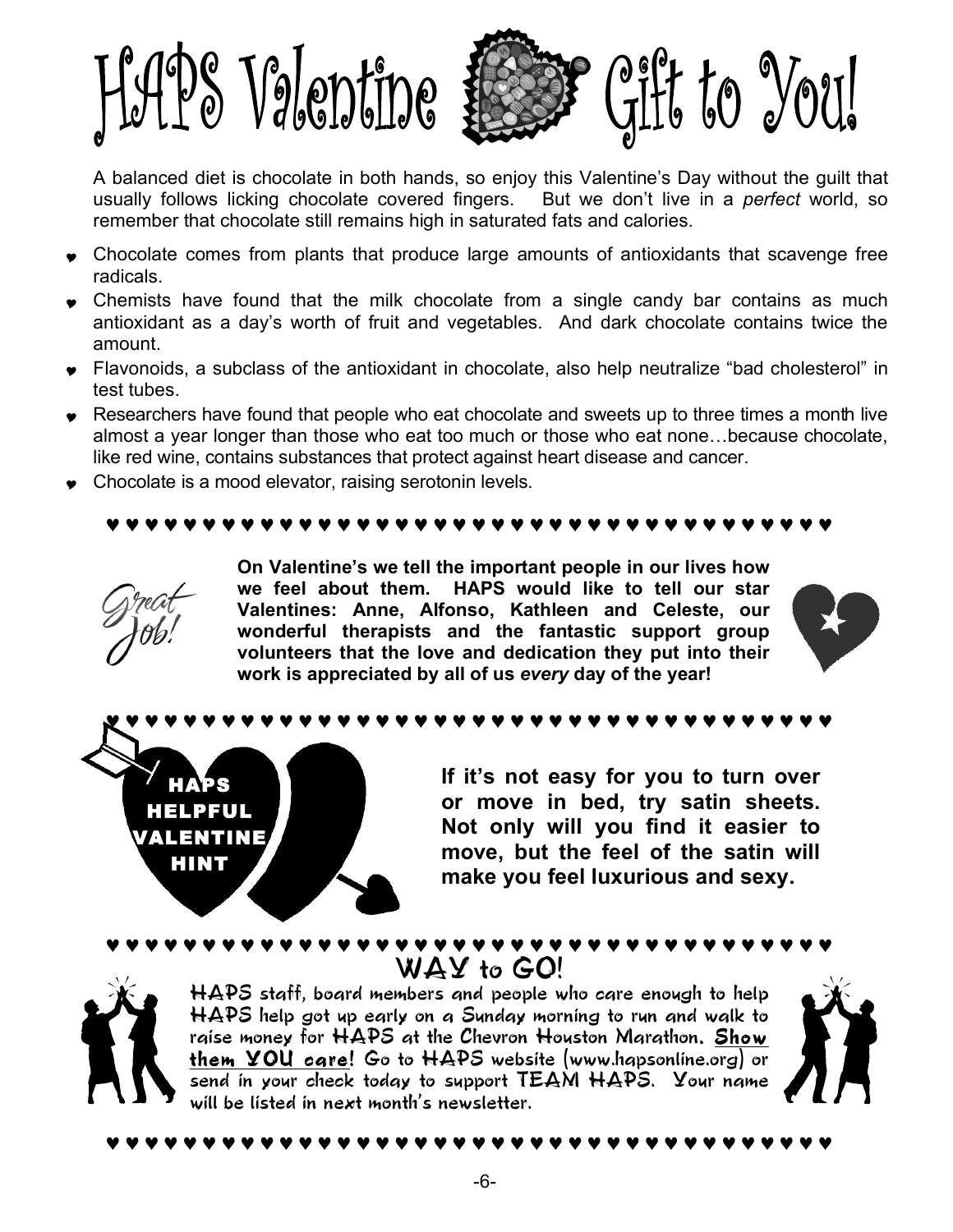# CONTRIBUTIONS

**Your donation is much appreciated. Your thoughtfulness helps HAPS continue to provide much needed services to people with Parkinson's and their families.**

*Dr. and Mrs. W.R. Brinkley Camille and Raymond Hankamer Rebecca and Lionel McBee Margaret Stultz Mr. and Mrs. Donald Gorewitz Barbara Fitch Jane and John Fowler Mr. and Mrs. Robert Merchant Bernice Feld Conrad G. Walton E. J. Rosenstein Mr. and Mrs. James Solomon Ewing Werlein, Jr. Bernard Weingarten*

### *Mr. and Mrs. Todd Hewgley Sheila Moser Mr. and Mrs. James Furr Jo T. Felty Mr. and Mrs. W.C. Hill Mary A. Walker Carolyn and Michael Carroll Lila and Milton McLain*

**GIFTS**

*Philip Ablove Patsy and Jim Williams Trebbie and Gorge Francisco Mary Fay Evnochides William Sandberg Herbet Koenig*

### **IN HONOR OF**

*Mr. and Mrs. Henry Legendre* Mr. and Mrs. George Buckow

*Trice Easterly* Mr. and Mrs. George Buckow

*The family of Myrna Helton* Monica L. Ardoin Fund

> *Carl Galloway* Mrs. Dorothy Galloway

### **IN MEMORY OF**

*Kenneth Negin* Janice Negin

*Jane Hebert* John Modesette

*Margaret Eddison* Alvin ISD Special Resource Staff

> *Mary Lee Thomas* Sue H. Studley

 *Carol M. Drumm* Sally Mays

> *Melville May* Melinda May

### *~ All Donations are Tax Deductible~*

*Cherry Day Garmannslund Gloria Joyce Lea Hilda Cardenas Nancy and Robert Flatt Lin Drees Farouk Systems, Inc. Sheik M.A. Shami Patricia Strobel Mr. and Mrs. J.C. Weyand Mary A. Young Dr. and Mrs. John Shelton Guadalupe and Marciano Alanis Phyllis J. Storckman*

> *Mr. Felder Thornhill III* P. Frank Lake

*Mr. and Mrs. Russell Neisig* Rebecca and Pete Neisig

> *Nancy Hodges* Nelda Fonville M. O'Donnell

*George A*. *Bourgeoius*, III Mr. & Mrs. George A. Bourgeoius, Jr.

> *Baine P. Kerr, Sr.* P. Frank Lake

 *Myrna Helton* Monica L. Ardoin Fund of the Greater Houston Community Foundation

> *Joseph Garcia* Carrizo Oil & Gas, Inc.

*Belen Prieto* Anita and Howard Selle

> *Anne Minkes* Rita M. Adamson

*Aubrey Calvin* Artie Lee Hinds James C. Boone, Jr. Leta and David Barry

*Marie Fay Evnochides* Carolyn Grant Fay

*Elizabeth Sauer* Mr. and Mrs. George Buckow

*Ron Bernell* Staff of Bernell and Associates, Inc.

> *Bill Reed* Mildred Raney

 *Marion Matusek* Genevieve Matusek

*Adrian Levy* Al, LuAnn, Patty, and Frank Fichera Hirsch & Westheimer, P.C.

> *Warren Hardy* Stanely C. Kirk Edith Frick

 *Alfred Plaschke* Ms. Hannelore Plaschke